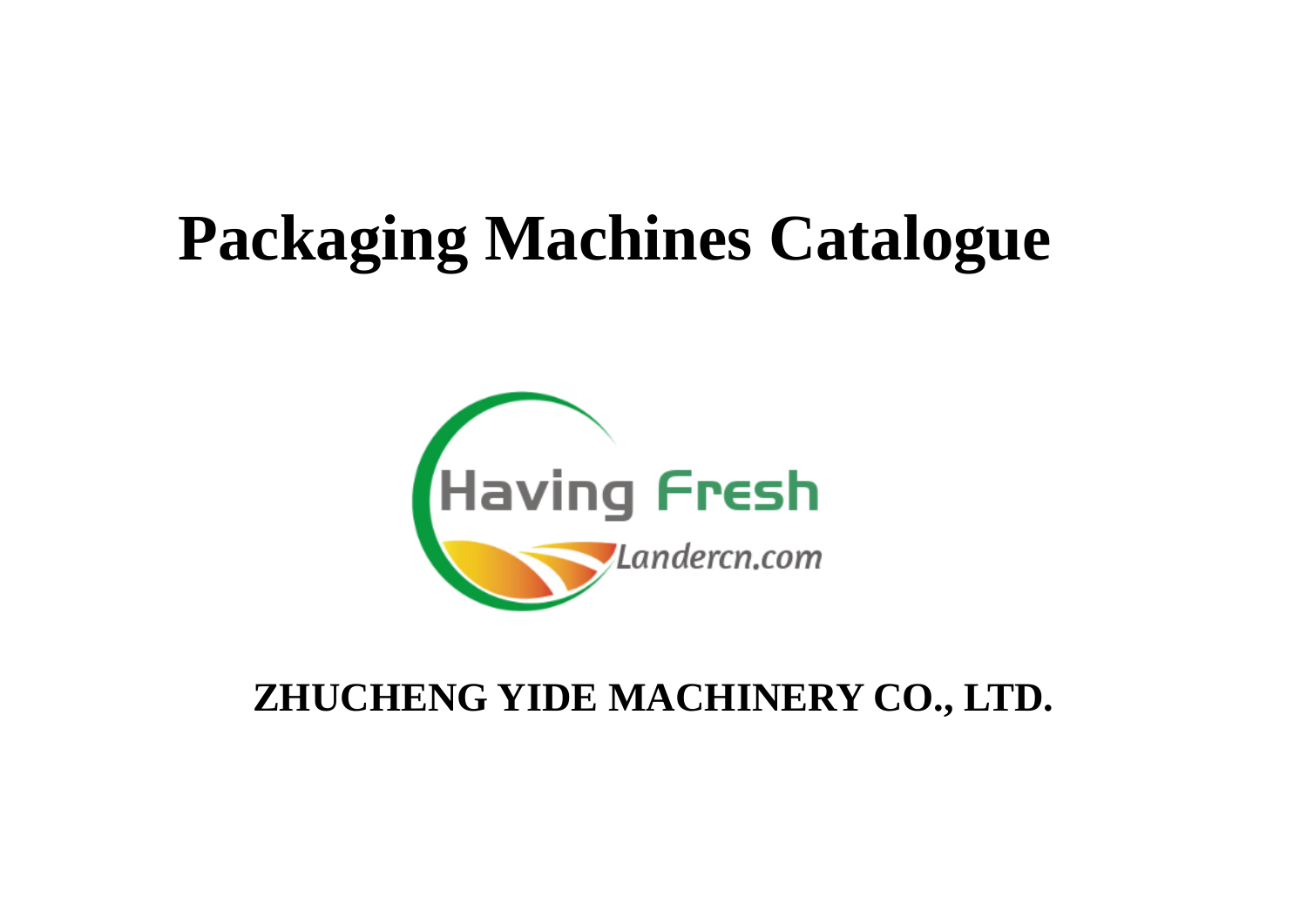#### Contents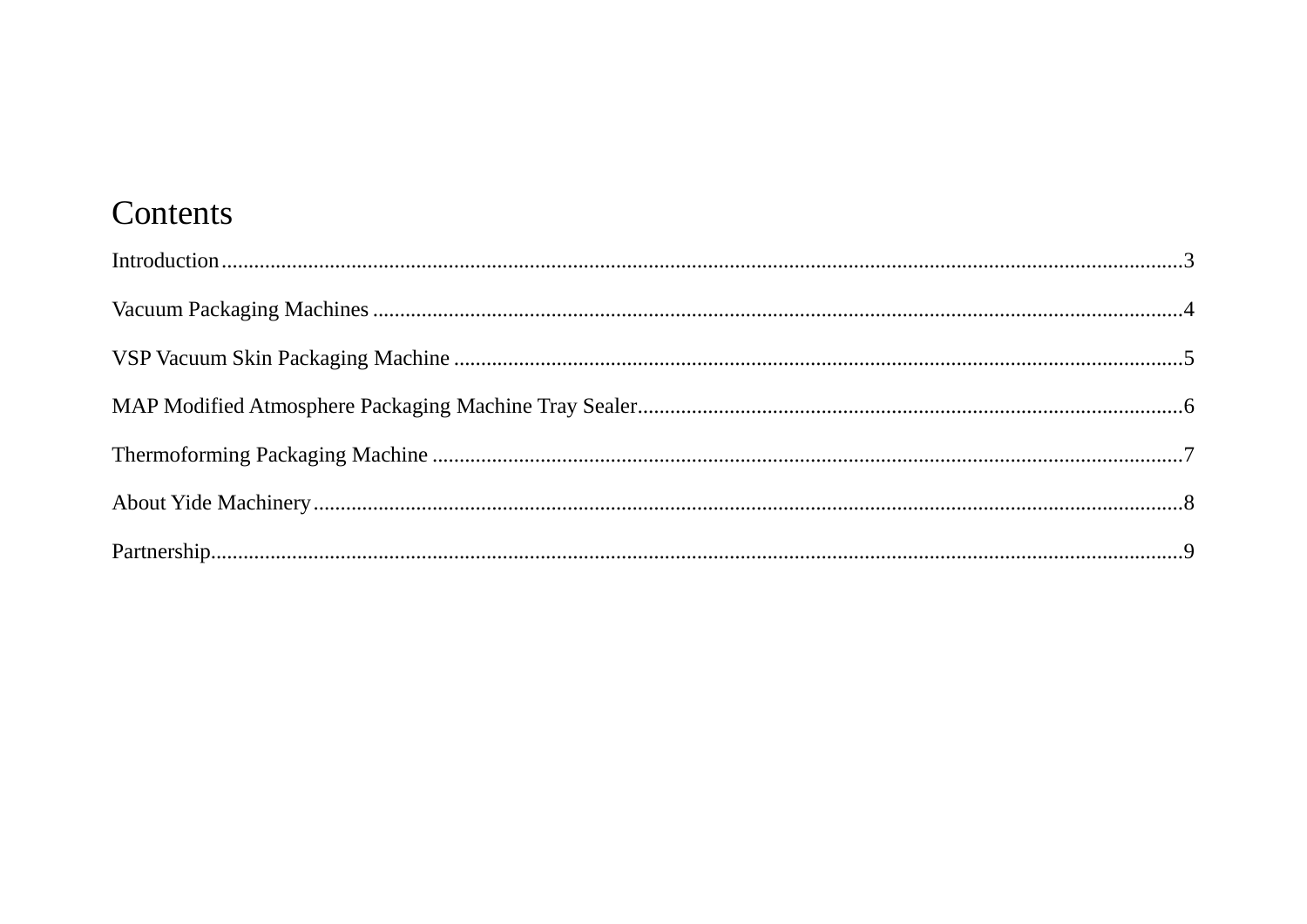#### <span id="page-2-0"></span>**Introduction**

Yide Machinerymanufactures and exports a broad range of high-quality packaging machines for virtually every application (food and non-food). We produce packaging machines for both high-speed and low-volume applications. While having the ability and experiences to provide integrated packaging solutions for grown businesses, we are happy to supply entry-level packaging machines for business starters. If you don't find exactly what you are looking for in this catalog, please don't hesitate to ask us about our custom manufacturing capabilities with your specified requirements.

Yide Machinery offers what we believe to be the widest range of packaging equipment and related materials. Generally speaking, we manufacture much more than packaging machines: We deliver dependable, packaging solutions that are built to last. Should you require something unique, you are invited to contact us for a solution to solve your most demanding packaging challenge. If you require dependable, long-lasting, flexible packaging solutions, Yide Machinery can give you a competitive edge.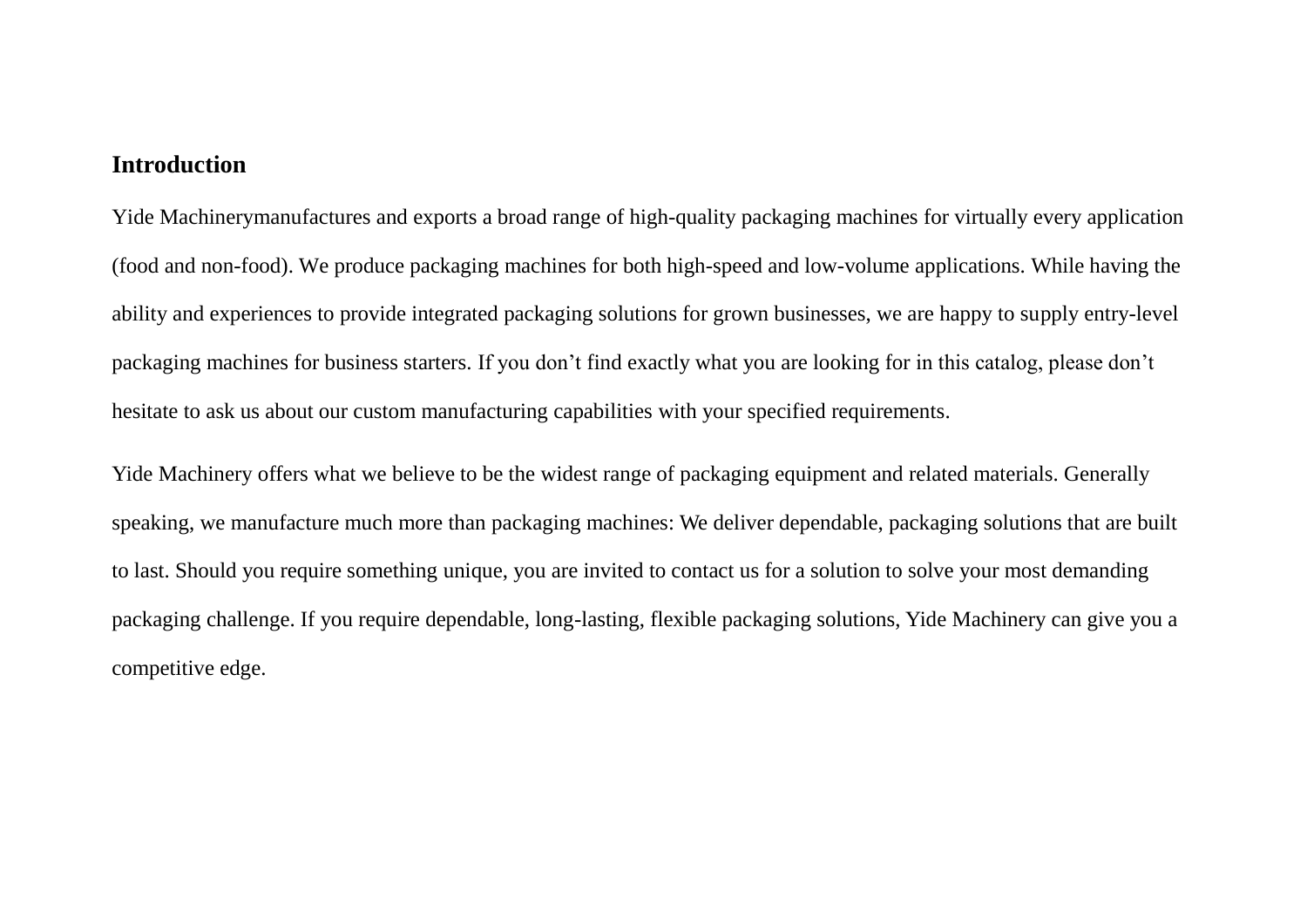#### **Vacuum Packaging Machines**

<span id="page-3-0"></span>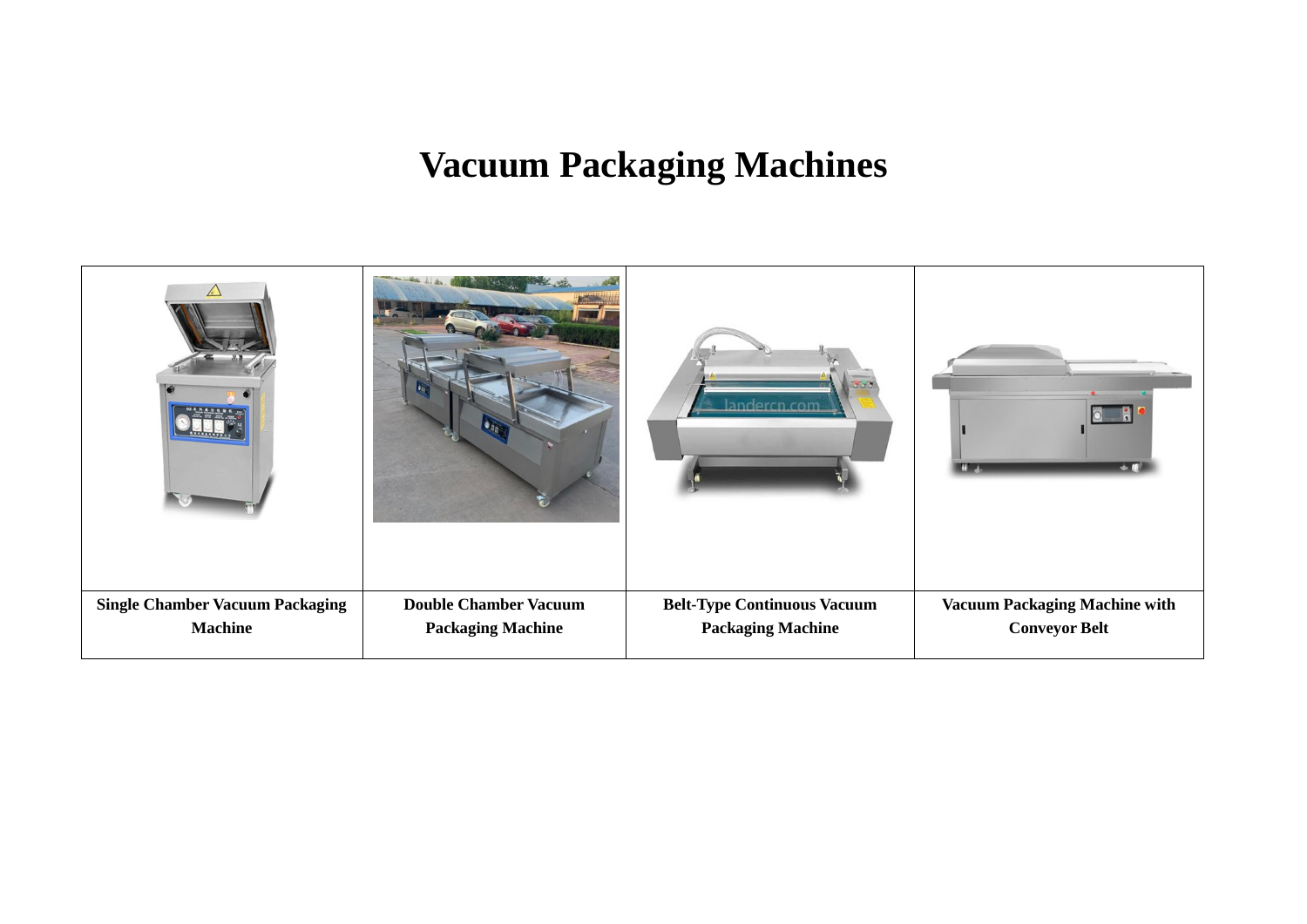### **VSP Vacuum Skin Packaging Machine**

<span id="page-4-0"></span>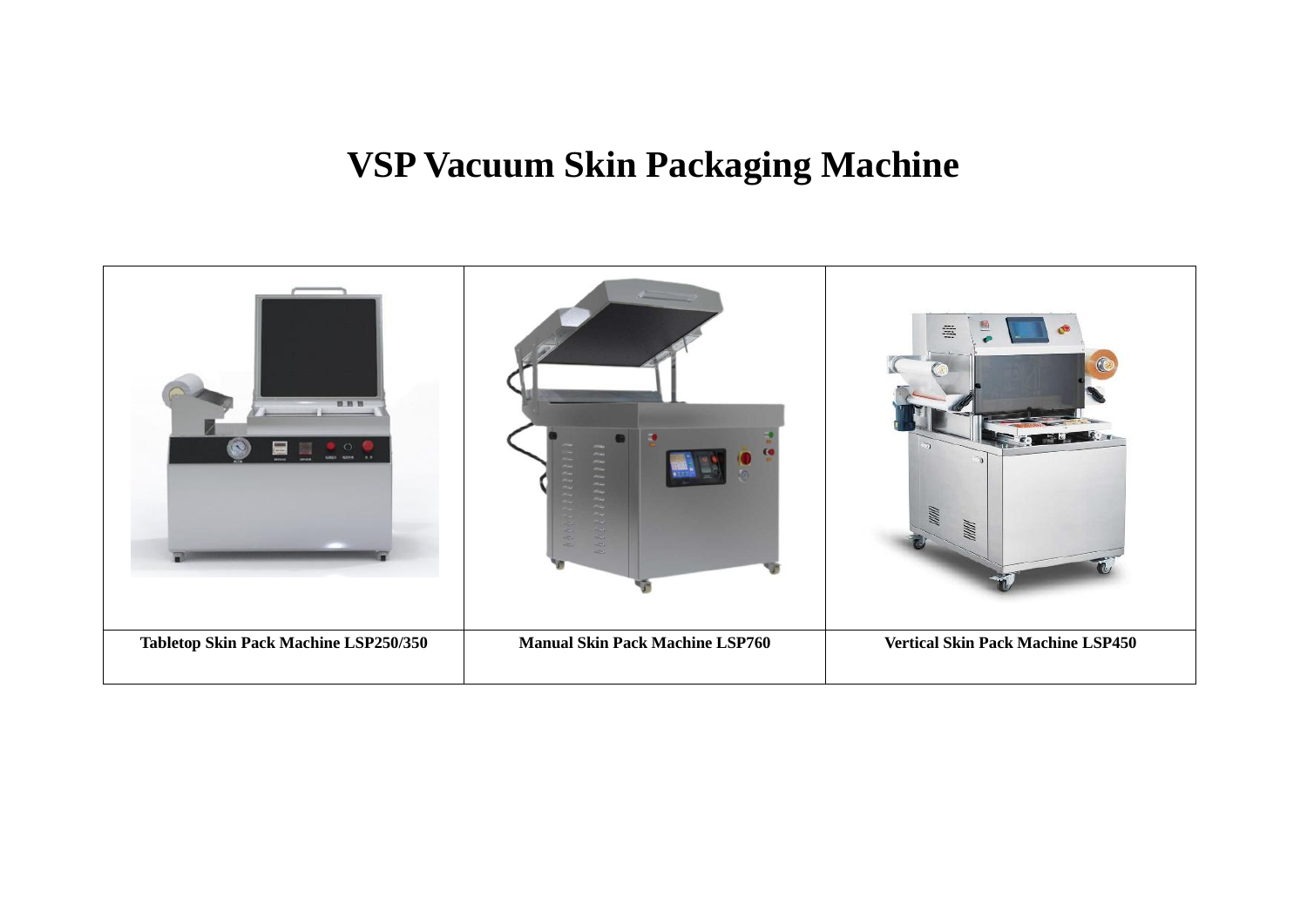#### <span id="page-5-0"></span>**MAP Modified Atmosphere Packaging Machine Tray Sealer**

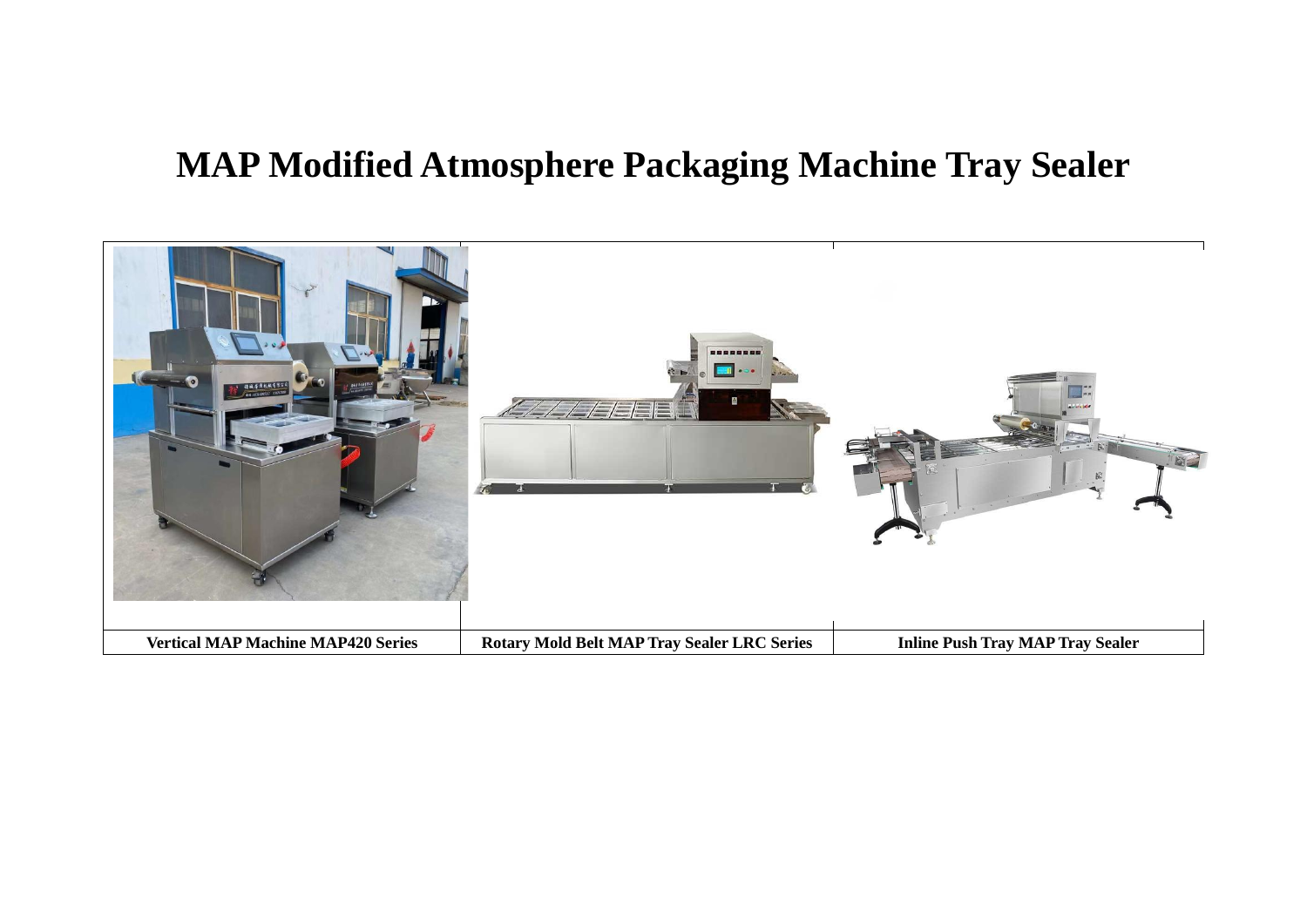## <span id="page-6-0"></span>**Thermoforming Packaging Machine**

For Vacuum Pack, MAP pack, VSP pack



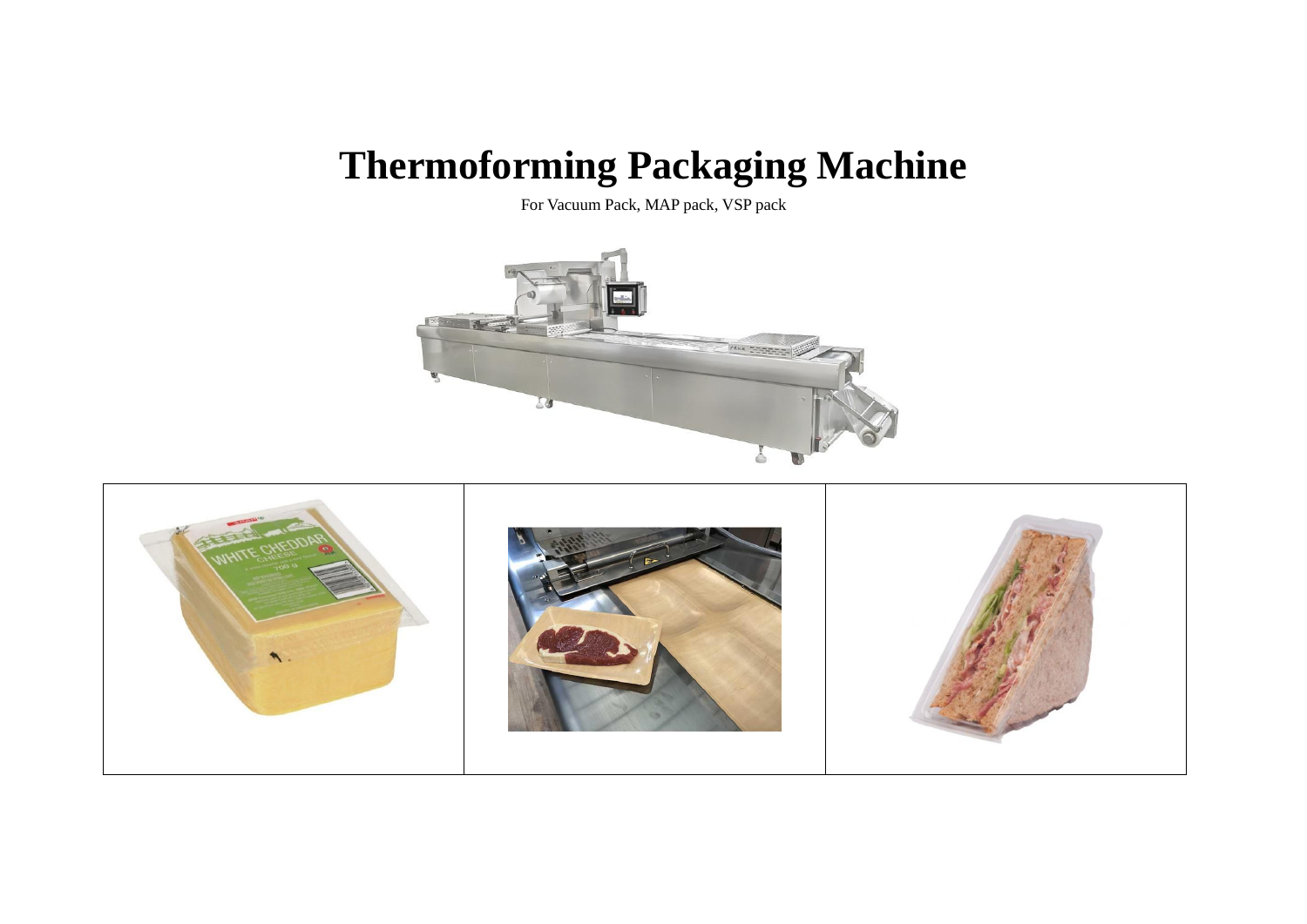#### <span id="page-7-0"></span>**About Yide Machinery**

ZhuchengYide Machinery Co., Ltd. is a professional manufacturer and supplier of packaging machines and food processing equipments. Our main products include:

Packaging machines: Vacuum packaging machines; VSP vacuum skin packaging machines; MAP modified atmosphere packaging machines; Tray sealer; HFFS flow wrapper machine; VFFS vertical form fill seal machine; Shrink wrap machine, etc.

Food processing machines for meat products, seafood and fish products, vegetables and fruits products, wheaten foods, etc. We can supply the machines as an individual unit, or a whole production line.

Please don't hesitate to send us a message.

WhatsApp/WeChat: +8618654721858

Email:<lander@landercn.com>

Website: [https://landercn.com](https://landercn.com/)